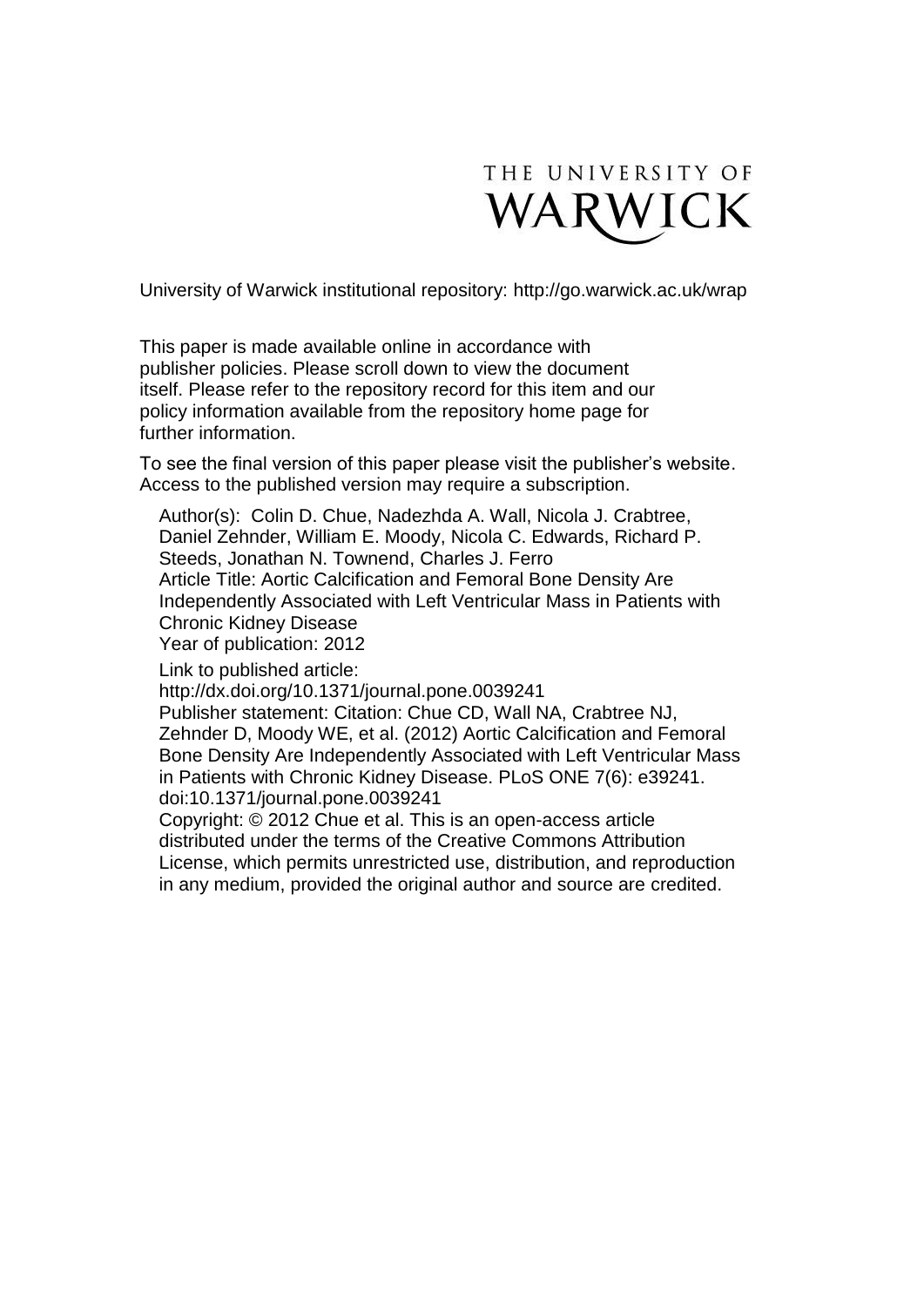# Aortic Calcification and Femoral Bone Density Are Independently Associated with Left Ventricular Mass in Patients with Chronic Kidney Disease

Colin D. Chue<sup>1,2</sup>, Nadezhda A. Wall<sup>3</sup>, Nicola J. Crabtree<sup>4</sup>, Daniel Zehnder<sup>5</sup>, William E. Moody<sup>1,2</sup>, Nicola C. Edwards<sup>1,2</sup>, Richard P. Steeds<sup>2</sup>, Jonathan N. Townend<sup>2</sup>, Charles J. Ferro<sup>6</sup>\*

1 School of Clinical and Experimental Medicine, College of Medical and Dental Sciences, University of Birmingham, Birmingham, United Kingdom, 2 Department of Cardiology, Queen Elizabeth Hospital Birmingham, Birmingham, United Kingdom, 3 School of Immunity and Infection, College of Medical and Dental Sciences, University of Birmingham, Birmingham, United Kingdom, 4 Department of Endocrinology, Birmingham Children's Hospital, Birmingham, United Kingdom, 5 Clinical Sciences Research Institute, University of Warwick, Coventry, United Kingdom, 6 Department of Nephrology, Queen Elizabeth Hospital Birmingham, Birmingham, United Kingdom

## Abstract

Background: Vascular calcification and reduced bone density are prevalent in chronic kidney disease and linked to increased cardiovascular risk. The mechanism is unknown. We assessed the relationship between vascular calcification, femoral bone density and left ventricular mass in patients with stage 3 non-diabetic chronic kidney disease in a crosssectional observational study.

Methodology and Principal Findings: A total of 120 patients were recruited (54% male, mean age 55±14 years, mean glomerular filtration rate 50 $\pm$ 13 ml/min/1.73 m<sup>2</sup>). Abdominal aortic calcification was assessed using lateral lumbar spine radiography and was present in 48%. Mean femoral Z-score measured using dual energy x-ray absorptiometry was 0.60±1.06. Cardiovascular magnetic resonance imaging was used to determine left ventricular mass. One patient had left ventricular hypertrophy. Subjects with aortic calcification had higher left ventricular mass compared to those without  $(56\pm16 \text{ vs. } 48\pm12 \text{ g/m}^2, P=0.002)$ , as did patients with femoral Z-scores below zero  $(56\pm15 \text{ vs. } 49\pm13 \text{ g/m}^2, P=0.01)$ . In univariate analysis presence of aortic calcification correlated with left ventricular mass ( $r = 0.32$ ,  $P = 0.001$ ); mean femoral Zscore inversely correlated with left ventricular mass ( $r = -0.28$ ,  $P = 0.004$ ). In a multivariate regression model that included presence of aortic calcification, mean femoral Z-score, gender and 24-hour systolic blood pressure, 46% of the variability in left ventricular mass was explained ( $P < 0.001$ ).

Conclusions: In patients with stage 3 non-diabetic chronic kidney disease, lower mean femoral Z-score and presence of aortic calcification are independently associated with increased left ventricular mass. Further research exploring the pathophysiology that underlies these relationships is warranted.

Citation: Chue CD, Wall NA, Crabtree NJ, Zehnder D, Moody WE, et al. (2012) Aortic Calcification and Femoral Bone Density Are Independently Associated with Left Ventricular Mass in Patients with Chronic Kidney Disease. PLoS ONE 7(6): e39241. doi:10.1371/journal.pone.0039241

Editor: Xing-Ming Shi, Georgia Health Sciences University, United States of America

Received March 31, 2012; Accepted May 22, 2012; Published June 18, 2012

Copyright: @ 2012 Chue et al. This is an open-access article distributed under the terms of the Creative Commons Attribution License, which permits unrestricted use, distribution, and reproduction in any medium, provided the original author and source are credited.

Funding: This work was funded by an unrestricted educational grant from Genzyme Corporation. Genzyme Corporation had no role in study design, data collection and analysis, decision to publish, or in preparation of the manuscript.

Competing Interests: The authors have read the journal's policy and have the following conflicts: CJF, JNT, RPS and CDC are recipients of an unrestricted educational grant from Genzyme Corporation. CJF and CDC have received lecture fees and advisory board fees from Genzyme Corporation. This does not alter the authors' adherence to all the PLoS ONE policies on sharing data and materials.

E-mail: charles.ferro@uhb.nhs.uk

## Introduction

Cardiovascular morbidity and mortality are increased in patients with chronic kidney disease (CKD) and have an independent inverse relationship with glomerular filtration rate (GFR) [1]. There is accumulating evidence that much of this increased risk is due to underlying structural heart disease, such as left ventricular hypertrophy (LVH), leading to arrhythmia and heart failure [2,3]. Left ventricular mass (LVM) assessed as a continuous variable is increasingly recognised as an important prognostic marker [4], and reductions in LVM are associated with improved outcome in patients with increased cardiovascular risk [5].

Patients with CKD have deranged bone-mineral metabolism, with increased levels of the phosphaturic hormone fibroblast

growth factor 23 (FGF-23) and parathyroid hormone (PTH) arising from impaired renal excretion of phosphate and impaired vitamin D activation [6]. Bone mineral density (BMD) measured using dual-energy x-ray absorptiometry (DEXA) scanning is commonly reduced in patients with CKD [7] and is an independent predictor of cardiovascular mortality in dialysis patients [8]. Vascular calcification is also highly prevalent in CKD [9] and end stage kidney disease (ESKD) [10] and is associated with increased mortality [11,12]. The mechanism by which reduced BMD and vascular calcification might influence cardiovascular outcome in CKD is unknown. We therefore explored the relationship between femoral BMD, vascular calcification and LVM, measured using the gold-standard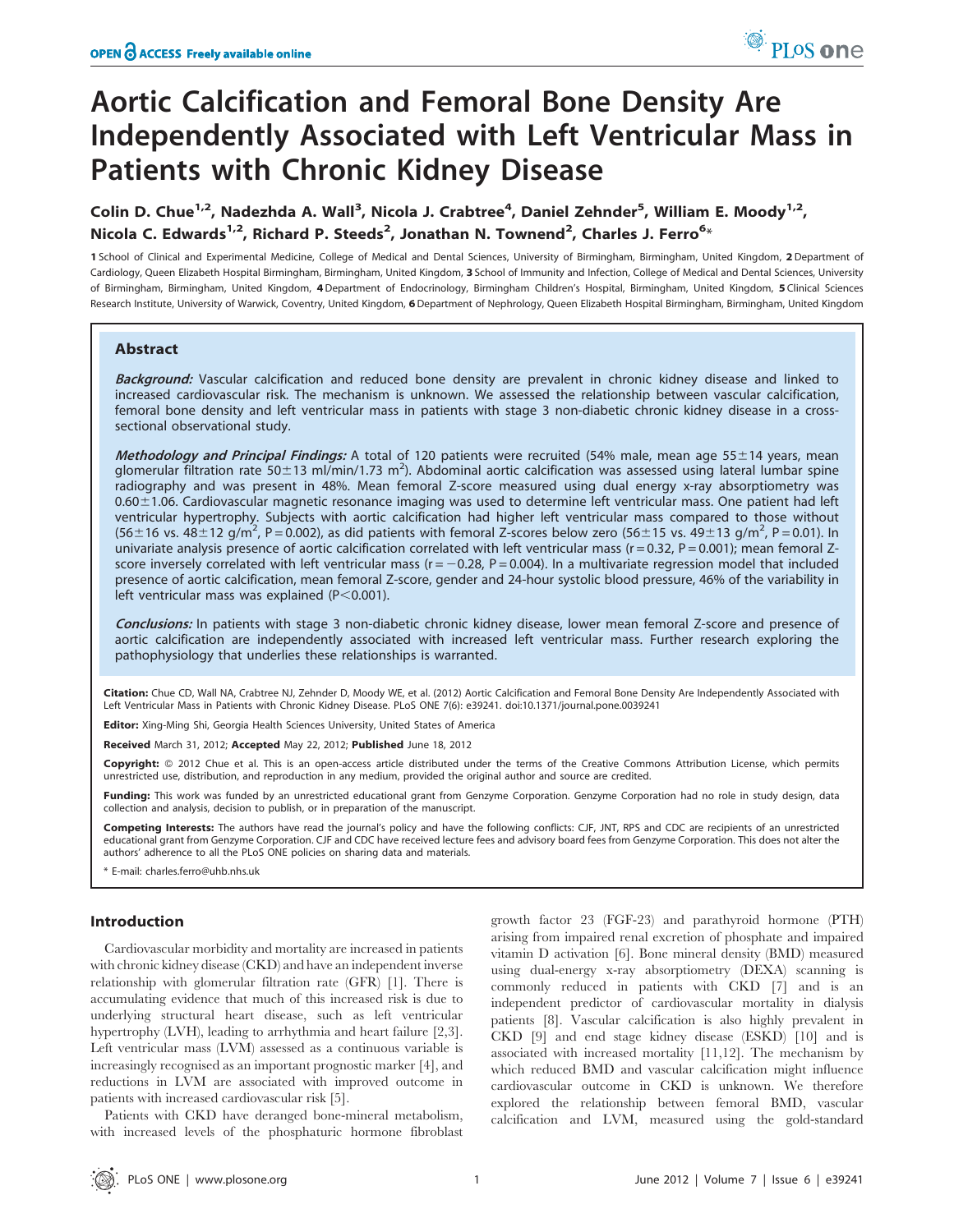technique of cardiovascular magnetic resonance imaging, in a cohort of patients with stage 3 non-diabetic CKD.

# Methods

## **Objectives**

To determine the relationship between femoral bone density, presence of vascular calcification and LVM in patients with stage 3 non-diabetic CKD.

#### **Participants**

Subjects were recruited from the renal clinics at the Queen Elizabeth Hospital Birmingham, UK, from 2009 to 2011. Patients were included if aged 18–80 years with stage 3 CKD (GFR 30– 59 mL/min/1.73 m<sup>2</sup>) [13] and no change in medication in the preceding three months. Patients with heart failure, atrial fibrillation, moderate or severe valvular disease, uncontrolled hypertension (office blood pressure  $>140/90$  mmHg), total serum cholesterol .5.5 mmol/L whether on or off treatment and diabetes mellitus were excluded. Patients receiving treatment with a phosphate binder or vitamin D analogue were also excluded.

#### Data collection

Demographic data including body mass index and heart rate were recorded. Routine haematological and biochemical parameters were measured. Serum calcium levels were corrected for serum albumin. GFR was estimated (eGFR) using the fourvariable Modification of Diet in Renal Disease formula with serum creatinine recalibrated to be traceable to an isotope derived mass spectroscopy method [14]. High sensitive C-reactive protein (hsCRP) was measured using a validated immunoassay (IBL International GMBH, Hamburg, Germany). Albuminuria was measured using a spot albumin: creatinine ratio. Calciumphosphate homeostasis was assessed through measurement of the phosphatonin FGF-23, its soluble co-receptor klotho, and vitamin D. Fibroblast growth factor 23 was measured using a two-site enzyme-linked immunosorbent assay (Kainos Laboratories Inc., Tokyo, Japan). Soluble serum a-klotho was determined using a solid phase sandwich immunoassay (Immuno-Biological Laboratories Co., Japan). 1,25-dihydroxyvitamin D was measured using immunoextraction followed by quantitation by immunoassay (Immunodiagnostic Systems Ltd, Tyne and Wear, UK). 25 hydroxyvitamin D was measured by liquid chromatographytandem mass spectrometry. Urinary fractional excretion of phosphate was calculated from 24-hour urine collections using the equation [(urine phosphate x serum creatinine)/(urine creatinine x serum phosphate)] x100, which allows correction for incomplete urine collections over 24-hours and standardises urinary phosphate excretion according to degree of renal impairment [15]. Office brachial blood pressure (BP) was recorded in the non-dominant arm in triplicate following 15 minutes of supine rest using a validated oscillometric sphygmomanometer (Dinamap ProCare 200, GE Healthcare, United Kingdom) [16] according to British Hypertension Society guidelines [17]. All subjects underwent twenty-four hour ambulatory BP measurement (Meditech ABPM-04, PMS Instruments, Maidenhead, United Kingdom). Arterial stiffness was assessed using the gold-standard measurement of carotid-femoral pulse wave velocity (PWV, SphygmoCor, AtCor Medical, Sydney) as previously described using a high fidelity micromanometer (SPC-301, Millar Instruments, Texas) to sequentially record electrocardiographicallygated carotid and femoral waveforms following 15 minutes of supine rest [18].

## Assessment of bone density

Dual energy x-ray absorptiometry scanning (Hologic QDR Series 4500 with Discovery Software version 11.02:03, Hologic Europe, Zaventem, Belgium) was used to assess BMD of both proximal femurs (femoral neck, Ward's region, trochanteric region). All scans were reported by an experienced bone densitometry clinical scientist blinded to clinical data. T-scores that refer to the young adult reference mean calculated from the manufacturer's database (based on the National Health and Nutrition Examination Survey (NHANES) population) [19] were determined. Osteopenia and osteoporosis were defined according to the World Health Organisation definitions (normal bone Tscore  $\geq -1$ , osteopenia T-score  $-1$  to  $-2.5$  and osteoporosis Tscore  $\leq$  -2.5). The BMD of each subject was standardised by calculating the difference between the observed and predicted values (sourced from the manufacturer's reference database based on the NHANES population) [19] divided by the square root of the estimated variance. This derived standard score, or Z-score, is a measure of the deviation from the expected population mean, adjusted for the covariance on a scale with zero mean and unit standard deviation, so that 95% of the normal population will have a Z-score between -2 and 2 [20]. Coefficients of variation in our clinic are 1.1%.

#### Assessment of aortic calcification

The presence and extent of abdominal aortic calcification were assessed using a lateral lumbar spine radiograph and validated semiquantitative scoring method as previously described [21]. This semiquantitative technique shows good correlation with electron beam computed tomography assessment [22]. The abdominal aorta adjacent to the L1-L4 vertebra was divided into four sections using the midpoint of each intervertebral space as a boundary. The anterior and posterior aortic walls of each section were scored out of 3 according to the extent of calcification present with a maximum score of 24 for the entire abdominal aorta. All radiographs were analysed and scored by two independent observers. Any discordance in the presence or absence of calcification between the two observers resulted in re-assessment of that radiograph and evaluation by a radiologist to reach a final consensus.

## Cardiovascular magnetic resonance imaging

Cardiovascular magnetic resonance imaging was performed on a 1.5 Tesla scanner (Symphony, Siemens, Erlangen, Germany). Serial contiguous short axis cines were piloted from the vertical long axis and horizontal long axis of the left ventricle (electrocardiographically-gated, steady-state free precession imaging [True-FISP]; temporal resolution 40–50 ms, repetition time 3.2 ms, echo time 1.6 ms, flip angle 60<sup>°</sup>, slice thickness 7 mm) in accordance with previously validated methodologies [23]. Analysis was performed offline (Argus Software, Siemens, Erlangen, Germany) by a single observer for measurement of left ventricular function, volumes and LVM [23], which was indexed to body surface area (LVMI; Mosteller formula, BSA (m<sup>2</sup>) =  $\sqrt{ }$  ((weight (kg)  $\times$  height (cm))/3600). Left ventricular hypertrophy was defined as an LVMI greater than age and gender corrected limits [23].

#### Ethics

West Midlands Research Ethics Committee approved the study and written informed consent was obtained from each participant. The study was conducted in accordance with the *Declaration of* Helsinki and the principles of Good Clinical Practice.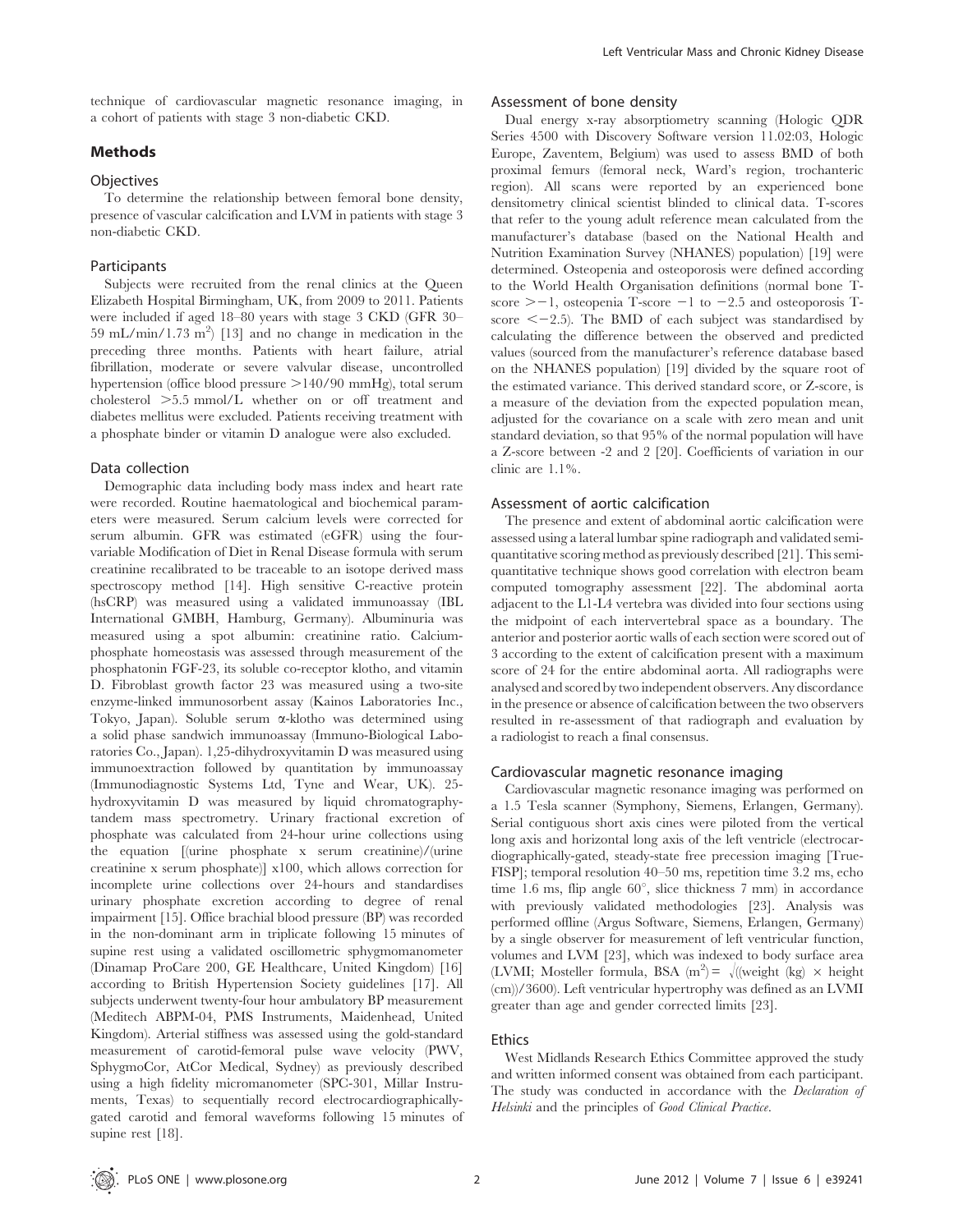Table 1. Demographic data for all subjects and according to presence or absence of abdominal aortic calcification.

|                                         | <b>All Patients</b> | <b>Calcification</b> | <b>No Calcification</b> | P       |
|-----------------------------------------|---------------------|----------------------|-------------------------|---------|
|                                         | $(n = 120)$         | $(n=57)$             | $(n = 63)$              |         |
| Age                                     | $55 + 14$           | $63 + 11$            | $47 + 12$               | < 0.001 |
| Males (%)                               | 65 (54)             | 38(67)               | 27(43)                  | 0.01    |
| History of cardiovascular disease (%)   | 13(11)              | 12(21)               | 1(2)                    | 0.002   |
| Smokers (%)                             | 64 (53)             | 38 (68)              | 26(41)                  | 0.007   |
| Body mass index (kg/m <sup>2</sup> )    | $29.0 \pm 5.5$      | $29.2 \pm 3.5$       | $28.9 + 6.9$            | 0.71    |
| Office systolic blood pressure (mmHg)   | $128 + 17$          | $133 \pm 17$         | $123 \pm 15$            | 0.001   |
| Office diastolic blood pressure (mmHq)  | $71 \pm 11$         | $71 \pm 12$          | $72 + 10$               | 0.61    |
| Pulse pressure (mmHg)                   | $57 + 17$           | $62 + 19$            | $52 + 13$               | < 0.001 |
| 24-hour systolic blood pressure (mmHg)  | $124 \pm 12$        | $127 + 12$           | $121 \pm 12$            | 0.007   |
| 24-hour diastolic blood pressure (mmHg) | $71 \pm 9$          | $70 + 8$             | $72 + 9$                | 0.19    |
| 24-hour pulse pressure (mmHg)           | $53 + 11$           | $57 + 12$            | $49\pm8$                | < 0.001 |
| Heart rate (bpm)                        | $63 + 10$           | $62 \pm 12$          | $63\pm9$                | 0.82    |

Data are mean $\pm$ standard deviation or frequency (%). Analysed using unpaired t-tests or  $\chi^2$ .

doi:10.1371/journal.pone.0039241.t001

## Statistical methods

All data were analysed using SPSS version 19 (SPSS Inc, Chicago, Il, USA). Data are shown as mean $\pm$ standard deviation, frequency (percentage) or median (interquartile range). Data distribution was tested using the Kolmogorov-Smirnov test and normality plots. Normally distributed variables were analysed using unpaired t-tests and  $\chi^2$ . Variables not normally distributed were log transformed prior to analysis (serum triglycerides, hsCRP, PTH, FGF-23, albumin-creatinine ratio, urinary fractional excretion of phosphate and PWV). Analysis of variance with post hoc Tukey was conducted to assess the impact of mean hip Z-score and presence of vascular calcification on LVMI. Pearson correlation and linear regression were used to assess the relationship between two continuous variables. Colinearity between variables was assessed by examining the variance inflation factor; a value  $>5$  indicated colinearity. A Type I error rate below  $5\%$  $(P<0.05)$  was considered statistically significant.

# Table 2. Renal diagnoses.

| <b>Renal Diagnosis</b>             | Frequency (%) |
|------------------------------------|---------------|
| Hypertensive nephropathy           | 16(13)        |
| IgA nephropathy                    | 13(11)        |
| Reflux nephropathy                 | 12(10)        |
| Adult polycystic kidney disease    | 12 (10)       |
| Systemic vasculitis                | 13(11)        |
| Focal segmental glomerulosclerosis | 8(7)          |
| Nephrectomy for neoplasm           | 5(4)          |
| Other glomerulonephritis           | 7(6)          |
| Other                              | 30(25)        |
| Unknown                            | 4 (3)         |

Data are frequency (percentage).

doi:10.1371/journal.pone.0039241.t002

#### Reproducibility

Intraobserver variability for LVMI was determined by random selection of twelve scans (10% of the cohort) for repeat analysis by the same observer. Interobserver variability for aortic calcification score was determined by comparing calcification scores between two observers for all 120 subjects. Variability of LVMI and aortic calcification score was determined using an intraclass correlation coefficient and two-way random effects model.

## Results

#### **Participants**

Of the 1297 patients with non-diabetic CKD screened in the outpatient renal clinics, 602 met the study entry criteria. In total 494 patients were approached to take part in the CRIB-PHOS

#### Table 3. Medication use.

| <b>Medication</b>            | Frequency (%) |
|------------------------------|---------------|
| <b>ACEI</b>                  | 64 (53)       |
| ARB                          | 32 (27)       |
| <b>ACEI and/or ARB</b>       | 92 (77)       |
| Aspirin                      | 23 (19)       |
| <b>Statin</b>                | 53 (44)       |
| Other lipid lowering therapy | 6(6)          |
| β-blocker                    | 20(17)        |
| Calcium-channel blocker      | 33 (28)       |
| <b>Diuretic</b>              | 32(27)        |
| $\alpha$ -blocker            | 17 (14)       |
| Calcium supplement           | 8(7)          |
| Bisphosphonate               | 9(8)          |
| Prednisolone                 | 18 (15)       |
| Immunosuppressant            | 23 (19)       |

Data are frequency (percentage). ACEI, angiotensin converting enzyme inhibitor; ARB, angiotensin receptor blocker.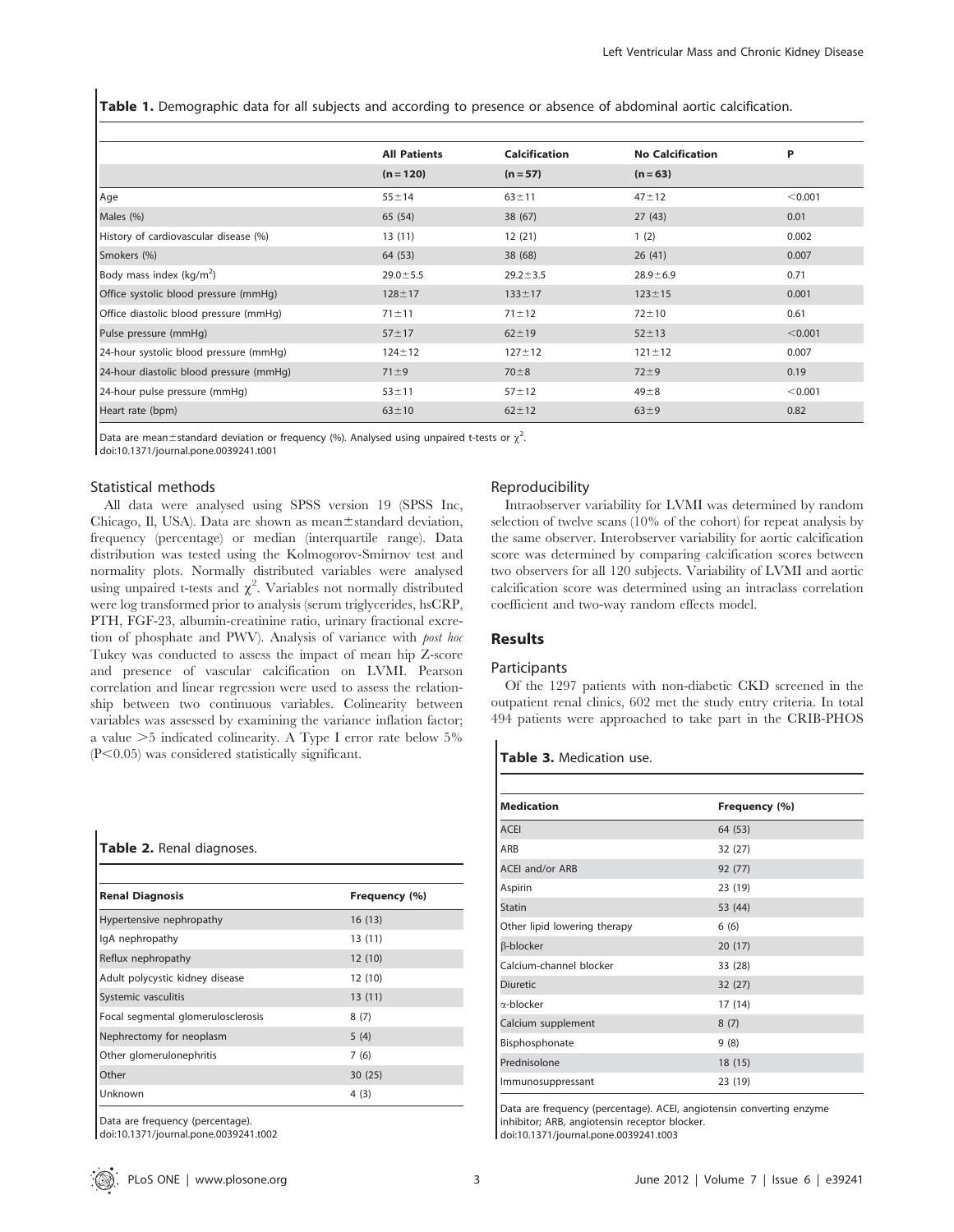Table 4. Biochemical data for all subjects and according to presence or absence of abdominal aortic calcification.

|                                                 | <b>All Patients</b>    | <b>Calcification</b> | <b>No Calcification</b> | P    |  |
|-------------------------------------------------|------------------------|----------------------|-------------------------|------|--|
|                                                 | $(n = 120)$            | $(n = 57)$           | $(n = 63)$              |      |  |
| eGFR (mL/min/1.73 $m2$ )                        | $50 + 13$              | $48 + 13$            | $52 + 13$               | 0.09 |  |
| Total cholesterol (mmol/L)                      | $4.9 \pm 1.2$          | $4.8 \pm 1.1$        | $5.0 \pm 1.3$           | 0.32 |  |
| Triglycerides (mmol/L)                          | $1.16(0.84 - 2.00)$    | $1.39(0.98 - 2.15)$  | $0.98(0.73 - 1.40)$     | 0.01 |  |
| $hscRP$ ( $\mu$ g/mL)                           | $2.21(1.15-6.37)$      | $3.02(1.13 - 8.52)$  | $1.96(1.15 - 5.96)$     | 0.54 |  |
| Phosphate (mmol/L)                              | $1.03 \pm 0.16$        | $1.03 \pm 0.17$      | $1.03 \pm 0.17$         | 0.98 |  |
| Phosphate $>1.4$ mmol/L (%)                     | 4(3)                   | 2(4)                 | 2(3)                    | 1.00 |  |
| Calcium (mmol/L)                                | $2.21 \pm 0.09$        | $2.23 \pm 0.09$      | $2.19 \pm 0.10$         | 0.04 |  |
| Parathyroid hormone (ng/L) <sup>a</sup>         | $52(38-71)$            | $55(42-72)$          | $47(35 - 71)$           | 0.14 |  |
| Parathyroid hormone $>65$ ng/L (%) <sup>a</sup> | 36(32)                 | 18 (36)              | 18 (29)                 | 0.54 |  |
| Alkaline phosphatase (mmol/L)                   | $182 + 56$             | $188 + 58$           | $177 + 55$              | 0.25 |  |
| Fibroblast growth factor 23 (pg/mL)             | $67.6$ $(50.3 - 85.2)$ | 67.0 (52.8-86.2)     | 67.6 (45.7-83.3)        | 0.34 |  |
| Klotho (pg/mL)                                  | $943 \pm 396$          | $951 \pm 471$        | $936 \pm 317$           | 0.84 |  |
| 1,25-dihydroxyvitamin D (pmol/L)                | $76.0 \pm 31.0$        | $74.3 \pm 26.9$      | 77.6 $\pm$ 34.5         | 0.57 |  |
| 25-hydroxyvitamin D (nmol/L)                    | 55.6 $\pm$ 30.5        | 53.9 $\pm$ 29.5      | $57.2 \pm 31.5$         | 0.56 |  |
| Albumin: creatinine ratio (mg/mmol)             | $6(1-48)$              | $8(1-43)$            | $3(1-53)$               | 0.86 |  |
| Urinary fractional excretion of phosphate       | $21(13-32)$            | 19 (14-29)           | $21(12-34)$             | 0.74 |  |

<sup>a</sup>Data available for 112 subjects. Data are mean±standard deviation, frequency (%) or median (interquartile range). Analysed using unpaired t-tests or  $\chi^2$ . eGFR, estimated glomerular filtration rate; hsCRP, high sensitive C-reactive protein.

doi:10.1371/journal.pone.0039241.t004

study; 374 declined to participate and therefore 120 were recruited. Demographic data for these 120 subjects are shown in Table 1. The mean age of all participants was  $55\pm14$  years with 54% male. Renal diagnoses and medication use are detailed in Tables 2 and 3. Patients were on a mean of  $1.7 \pm 1.2$ antihypertensive agents with 77% receiving either an angiotensin converting enzyme inhibitor and/or an angiotensin receptor blocker. Biochemical data are shown in Table 4. Three per cent of patients had a serum phosphate above 1.4 mmol/L, the upper limit of normal for our assay. Thirty-six patients (32%) had a PTH value above the upper limit of normal for our assay (65 ng/L) and two had a PTH above twice the upper limit of normal. No patients had a serum calcium concentration greater than 2.60 mmol/L. Pulse wave velocity, left ventricular mass and bone density data are shown in Table 5. Ten patients (8%) had osteopenia, of which six were over the age of 50 years; no patients were overtly osteoporotic. Ten patients (8%) had a Z-score of less than  $-1$ ; mean Z-score was  $0.60 \pm 1.06$ . Almost half (48%) of all participants had detectable calcification of the aorta, with a median calcification score of 4 (range 1–18). Only one patient (1%) had LVH.

## Aortic calcification

A comparison of demographics between patients with calcification and those without is shown in Table 1. Those with calcification were significantly older, more likely to be male and more likely to have a history of cardiovascular disease and smoking compared to those without. The only biochemical differences were higher serum triglycerides and higher serum calcium concentrations in patients with aortic calcification; there was no difference in serum phosphate, total cholesterol, hsCRP or eGFR (Table 4).

Table 5. Arterial stiffness, left ventricular mass and bone mineral density data for all subjects and according to presence or absence of abdominal aortic calcification.

|                                             | <b>All Patients</b> | Calcification       | <b>No Calcification</b> | P       |
|---------------------------------------------|---------------------|---------------------|-------------------------|---------|
|                                             | $(n = 120)$         | $(n = 57)$          | $(n = 63)$              |         |
| Pulse wave velocity (m/s)                   | $8.9(7.4-11.2)$     | $10.0 (8.3 - 12.9)$ | $8.0(6.7-9.4)$          | < 0.001 |
| Pulse wave velocity <sub>adi</sub> (m/s)    | $9.1(7.9-10.8)$     | $10.4(8.6-12.9)$    | $8.2(6.8-9.5)$          | < 0.001 |
| Left ventricular ejection fraction (%)      | $74 + 7$            | $75 + 8$            | $74 + 6$                | 0.20    |
| Left ventricular mass (q)                   | $101 \pm 30$        | $111 \pm 30$        | $93 + 28$               | 0.001   |
| Left ventricular mass index $(q/m^2)$       | $52 + 13$           | $57 + 14$           | $48 + 11$               | 0.001   |
| Mean femoral bone mineral density $(q/cm2)$ | $1.00 \pm 0.14$     | $1.02 \pm 0.14$     | $0.98 \pm 0.13$         | 0.20    |
| Mean femoral T-score                        | $0.03 \pm 0.96$     | $0.04 \pm 0.95$     | $0.02 \pm 0.98$         | 0.89    |
| Mean femoral Z-score                        | $0.60 \pm 1.06$     | $0.77 \pm 1.04$     | $0.45 \pm 1.06$         | 0.10    |

Data are mean±standard deviation or median (interquartile range). Analysed using unpaired t-tests. doi:10.1371/journal.pone.0039241.t005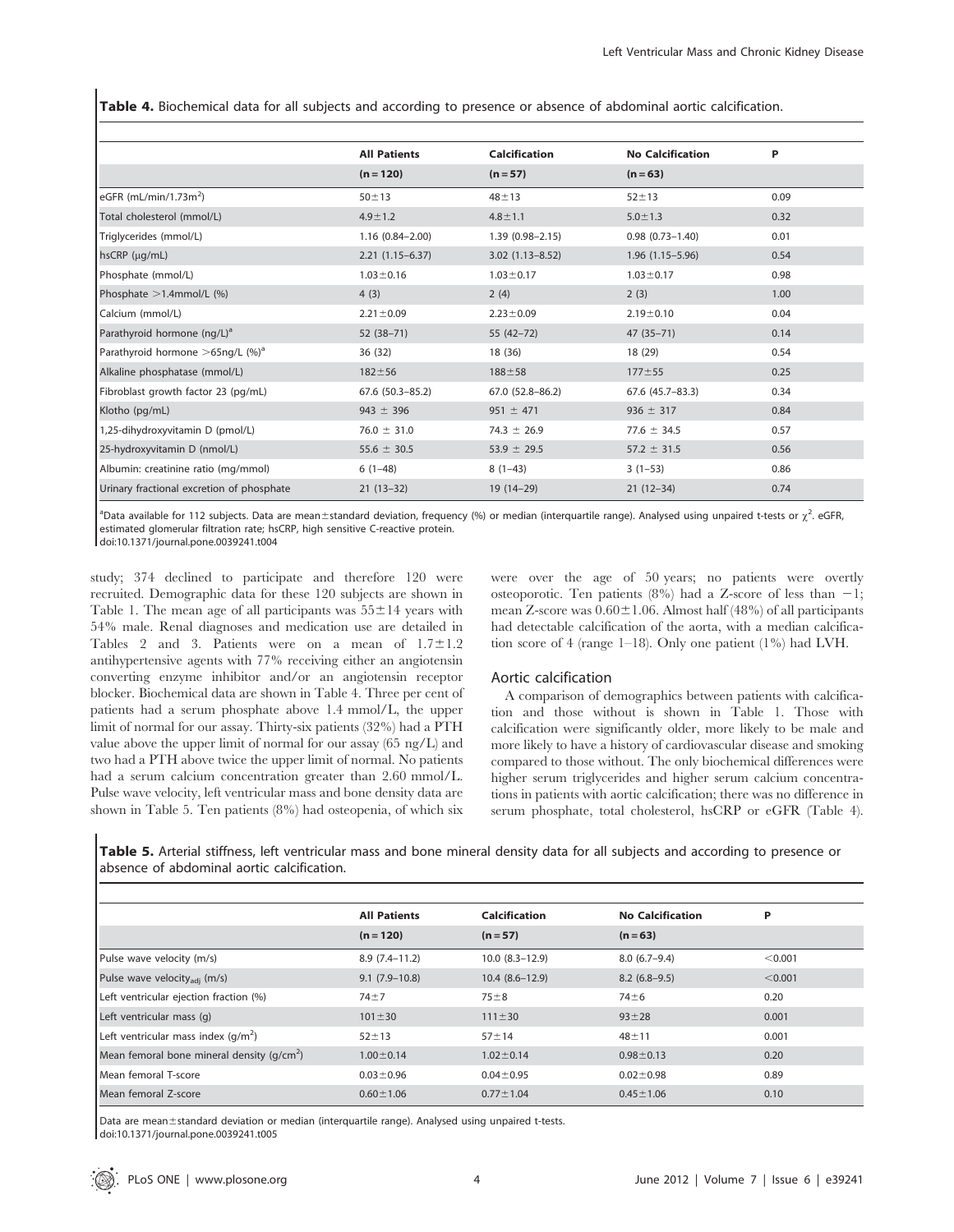

Figure 1. The relationship between aortic calcification, mean femoral Z-scores and left ventricular mass index. Both low mean femoral Z-score (below zero) and presence of aortic calcification were significantly associated with increased left ventricular mass index  $(P<0.001$ , two-way analysis of variance). doi:10.1371/journal.pone.0039241.g001

There were also no significant differences in FGF-23, klotho or vitamin D. Individuals with calcification had stiffer arteries with significantly higher PWV (10.0  $(8.3-12.9)$  vs. 8.0  $(6.7-9.4)$  m/s, P<0.001) compared to those without (Table 5). Mean LVMI was also higher in patients with calcification  $(57 \pm 14 \text{ vs. } 48 \pm 11 \text{ g/m}^2,$  $P = 0.001$ ). There was no significant difference in parameters of femoral bone density between the groups.

# Effects of bone density and vascular calcification on left ventricular mass

Subjects were divided into two groups of high or low mean femoral Z-score according to whether their mean femoral Z-score was above or below zero (the standardised mean for the population). Patients in the high mean femoral Z-score group were older  $(58\pm12 \text{ vs. } 45\pm13 \text{ years}, P<0.001)$ , heavier (mean weight  $87\pm15$  vs. 74 $\pm14$  kg, P $< 0.001$ ) and had significantly lower LVMI than those in the low Z-score group  $(50 \pm 12 \text{ vs. } 57 \pm 15 \text{ g/m}^2,$  $P = 0.02$ . There were no other demographic or biochemical differences between the groups; in particular there were no significant differences in markers of bone metabolism or inflammation. A two-way analysis of variance was used to explore the effect of high or low Z-scores and the presence or absence of aortic calcification on LVMI. Both Z-score grouping and presence of aortic calcification had significant effects on LVMI  $(P<0.001;$ Figure 1).

## Correlates of left ventricular mass

In univariate analyses mean femoral Z-score and presence of aortic calcification correlated with LVMI ( $r = -0.28$ ,  $P = 0.004$ and  $r = 0.32$ ,  $P = 0.001$  respectively; Figure 2 and Table 6). All variables that significantly correlated with LVMI in univariate analyses were entered into a multiple regression model (Table 6), with 24-hour systolic BP used as the most strongly correlated variable for BP. The model explained 46% of the variability in LVMI ( $P<0.001$ ). Gender, 24-hour systolic BP, presence of aortic calcification and mean femoral Z-score emerged as independent predictors of LVMI, with systolic BP, presence of calcification and



Figure 2. The relationship between mean femoral Z-score and left ventricular mass index. Data analysed using Pearson correlation  $(r^2 = 0.072, P = 0.006).$ 

doi:10.1371/journal.pone.0039241.g002

mean femoral Z-score each contributing to 4% of the variation in LVMI. Substitution of 24-hour systolic BP with office systolic BP made no appreciable difference to the model.

#### Reproducibility

Intraobserver variability for LVMI was excellent with an intraclass correlation coefficient of 0.992 (0.981–0.997, P<0.001). Interobserver variability for aortic calcification was also low with an intraclass correlation coefficient of 0.917 (0.883–  $0.941, P \leq 0.001$ .

#### **Discussion**

In this cross-sectional observational study of patients with stage 3 non-diabetic CKD a significant independent inverse relationship between femoral bone density Z-scores and LVMI was demonstrated. Furthermore, the presence of aortic calcification was associated with increased aortic stiffness and significantly greater LVMI independent of bone density. Our findings highlight important links between bone disease, vascular calcification and LVM, a prognostically important cardiovascular variable.

Several population studies have linked reduced bone density and osteoporotic fractures with cardiovascular disease, especially heart failure, although the mechanisms are unknown [24,25,26,27]. Our findings suggest that underlying structural heart disease may be an important link. The presence of LVH as a marker of increased cardiovascular risk is well accepted, but the value of LVM as a continuous variable that has a graded relationship with cardiovascular risk is being increasingly recognised [4,28]. Only one other study to date has demonstrated an association between BMD and LVM. This cross-sectional study of 460 healthy individuals showed BMD to be an independent predictor of echocardiographically-derived LVMI in post-menopausal women but not in men [29].

Coronary artery calcification independently correlated with LVMI in a study of 118 haemodialysis patients [30]. Most of the patients in this study (75%) had established LVH on echocardiography. Our data extends these findings to include patients with early stage CKD, almost all of which had normal LVM. Vascular calcification has been shown to be a predictor of adverse cardiovascular outcome in several populations [11,12]. This has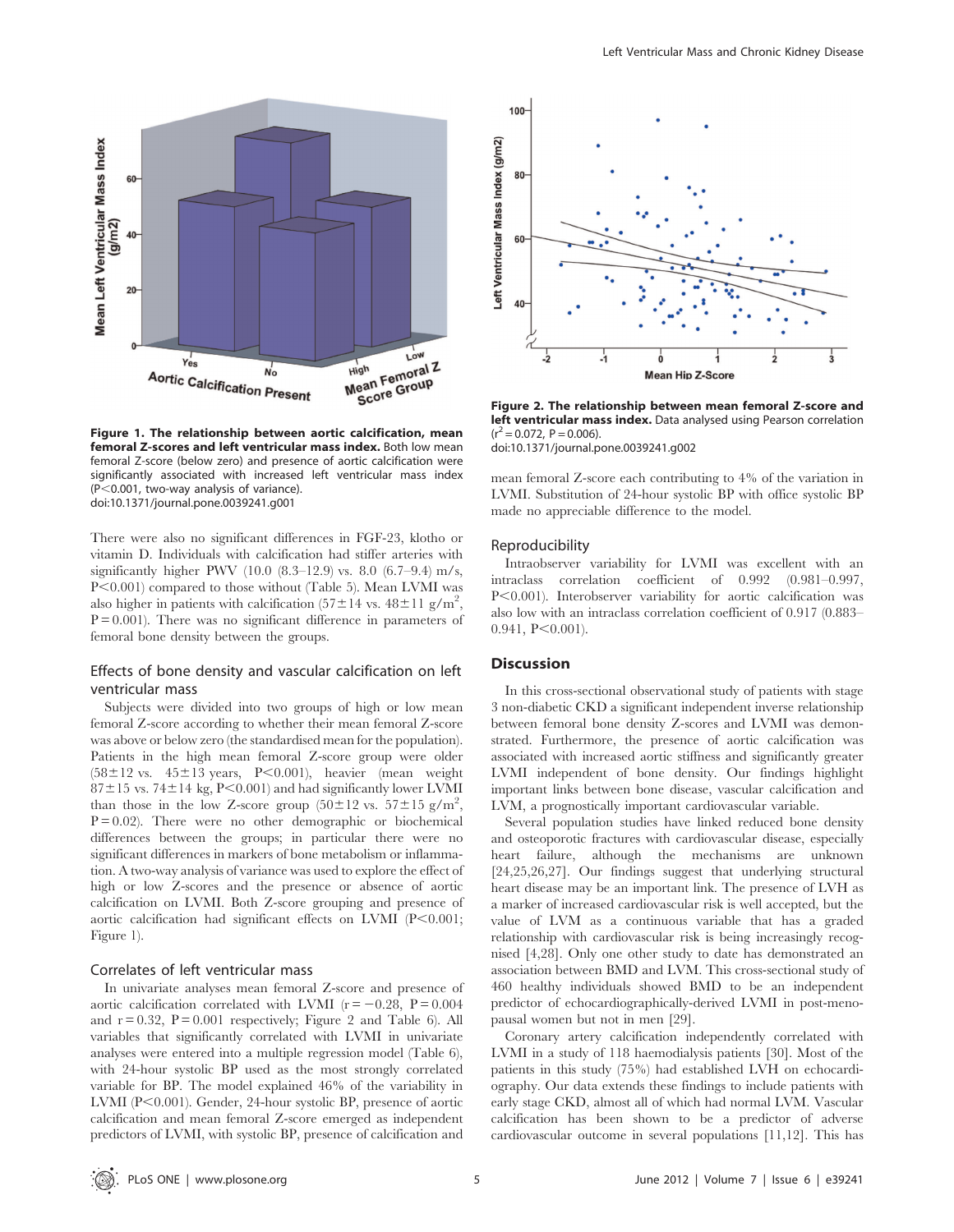Table 6. Univariate and multivariate analyses with left ventricular mass index as the outcome variable.

|                                              | <b>Univariate</b> |         | <b>Multivariate</b> |                      |
|----------------------------------------------|-------------------|---------|---------------------|----------------------|
|                                              | r                 | P       | B                   | 95% CI               |
| Gender                                       | $-0.50$           | < 0.001 | $-0.34$             | $-13.45-$<br>$-4.48$ |
| Office systolic blood pressure<br>$(mmHq)^a$ | 0.31              | 0.001   |                     |                      |
| 24-hour systolic blood pressure<br>(mmHq)    | 0.40              | < 0.001 | 0.23                | $0.07 - 0.43$        |
| 24-hour pulse pressure (mmHg) <sup>a</sup>   | 0.30              | 0.002   |                     |                      |
| Parathyroid hormone (ng/L)                   | 0.23              | 0.019   | 0.09                | $-4.66 - 17.37$      |
| Albumin: creatinine ratio<br>(mg/mmol)       | 0.25              | 0.01    | 0.12                | $-0.54 - 3.43$       |
| Presence of aortic calcification             | 0.32              | 0.001   | 0.21                | $0.89 - 10.12$       |
| Mean femoral Z-score                         | $-0.28$           | 0.004   | $-0.23$             | $-4.75-$<br>$-0.85$  |

<sup>a</sup>24-hour systolic blood pressure was used as the strongest correlating variable representing blood pressure in the model. Data analysed using Pearson correlation (univariate) and enter linear regression (multivariate). All variables that correlated significantly with left ventricular mass index in univariate analysis were entered into the multivariate regression model.  $R^2$  for model = 0.46, P<0.001. For gender 0 = male, 1 = female.  $\beta$ , standardised coefficient; 95% CI, 95% confidence interval. doi:10.1371/journal.pone.0039241.t006

often been attributed to a high atherosclerotic burden. Our data also supports a contributory role for increased LVM.

Arterial stiffness is a powerful predictor of poor cardiovascular outcome [12] and a number of studies, including our own, have shown a relationship between vascular calcification and increased arterial stiffness in CKD [31] and ESKD patients [32,33,34]. Increased arterial stiffness is characterised by augmented systolic BP and pulse pressure, which can increase afterload on the left ventricle, thus promoting ventricular stiffening, hypertrophy and fibrosis [3]. Despite higher PWV in patients with calcification, we did not demonstrate an association between arterial stiffness and LVM. A relationship between arterial stiffness and LVMI has previously been demonstrated in ESKD patients [35], but this is not a consistent finding [36]. The near-normal PWV and LVM of our cohort may have masked any potential underlying relationship between these two variables.

Several reports from the general population have demonstrated an inverse association between severity of vascular calcification and bone density [37,38,39], with a similar relationship also being reported in dialysis patients using coronary artery calcification scoring [40,41]. Evidence of such a relationship in the early stage CKD population is limited. In a cross-sectional analysis of 48 patients with CKD (mean GFR  $35 \pm 10$  mL/min/1.73 m<sup>2</sup>), Toussaint et al demonstrated an inverse correlation between femoral arterial calcification (but not aortic calcification) assessed using computed tomography (CT) and femoral BMD measured using DEXA scanning [31]. Filgueira et al divided 72 patients with

## References

- 1. Van Biesen W, De Bacquer D, Verbeke F, Delanghe J, Lameire N, et al. (2007) The glomerular filtration rate in an apparently healthy population and its relation with cardiovascular mortality during 10 years. Eur Heart J 28:  $478 - 483$
- 2. Foley RN, Parfrey PS, Harnett JD, Kent GM, Martin CJ, et al. (1995) Clinical and echocardiographic disease in patients starting end-stage renal disease therapy. Kidney Int  $47:186-192$ .

stage 2–4 CKD into tertiles of vertebral bone density measured using CT and found those in the lowest bone density tertile to have significantly higher coronary artery calcification than those in the other tertiles [42]. In our study we did not demonstrate a relationship between bone density and presence or extent of vascular calcification. These differences may be explained by our exclusion of diabetic patients, the relative absence of established renal bone disease and relatively preserved kidney function in our cohort (mean GFR  $50\pm13$  mL/min/1.73 m<sup>2</sup>) together with our use of a less sensitive semi-quantitative technique for detection of vascular calcification.

Abnormalities of mineral metabolism, such as elevated serum phosphate and calcium-phosphate product, have been identified as risk factors for the presence or progression of vascular calcification in CKD patients in a number of studies [41], but this finding is not consistent [9,31]. Similarly FGF-23 has been linked to calcification of peripheral arteries but not of the aorta [43]. Serum calcium and triglycerides were higher amongst patients with calcification in our cohort but there were no significant differences in serum phosphate, PTH, FGF-23, klotho, vitamin D, cholesterol or alkaline phosphatase between groups. Our study does not support a role for FGF-23, klotho or vitamin D as a mediator of increased LVM in the setting of vascular calcification and reduced bone density, but this requires confirmation with larger numbers of patients. Serum levels of calcium and phosphate are poor markers of total body calcium and phosphate content, and the prevalence of hyperphosphataemia amongst our cohort was low, most likely reflecting relatively preserved kidney function.

#### Limitations

Our study was observational and cross-sectional in design and thus subject to potential confounding from missing variables. We can only report associations and not infer causality. The use of lateral lumbar spine radiography and a semi-quantitative scoring method to assess severity of aortic calcification is not as sensitive as other modalities such as CT scanning and is therefore likely to have underestimated the prevalence of vascular calcification in our cohort. Nevertheless we were still able to demonstrate an independent relationship between severity of vascular calcification and LVM using this method.

#### Conclusion

In patients with stage 3 non-diabetic CKD lower femoral bone density Z-scores and presence of vascular calcification are independently associated with increased LVM. Further studies into the mechanisms and potential effect of treatments that maintain bone density and attenuate progression of vascular calcification on LVM are warranted.

#### Author Contributions

Conceived and designed the experiments: CJF JNT RPS CDC. Performed the experiments: CDC NAW WEM NCE RPS. Analyzed the data: CDC NAW NJC DZ RPS. Contributed reagents/materials/analysis tools: NJC DZ RPS. Wrote the paper: CDC CJF NAW WEM NCE JNT RPS.

- 3. Chue CD, Townend JN, Steeds RP, Ferro CJ (2010) Arterial stiffness in chronic kidney disease: causes and consequences. Heart  $96: 817-823$ .
- 4. Schillaci G, Verdecchia P, Porcellati C, Cuccurullo O, Cosco C, et al. (2000) Continuous relation between left ventricular mass and cardiovascular risk in essential hypertension. Hypertension  $35:580-586$ .